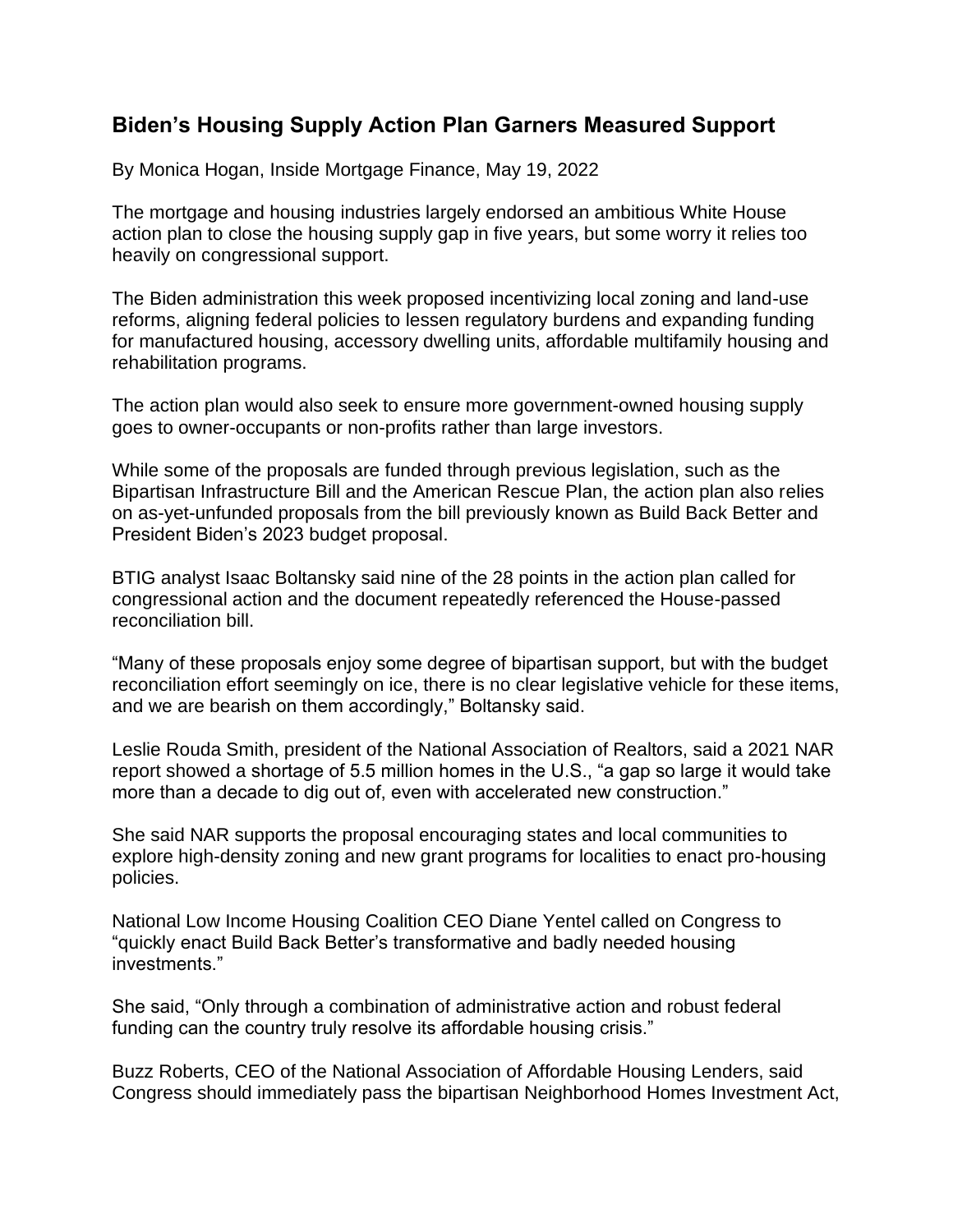which would create a tax credit to build and rehabilitate homes for low- to moderateincome homeowners.

Habitat for Humanity, in addition to advocating for NHIA, pushed for the Unlocking Possibilities Program, which would create a \$1.75 billion grant program to localities for zoning reforms to increase affordable housing production.

Congressional support of the programs, Habitat said, "Will allow us to not only bring swift housing relief, but also begin to dismantle decades of discriminatory housing policies, which have long been the engine of American inequality."

As part of the action plan, the administration also expressed its intention to "work with the private sector to address supply chain challenges and improve building techniques to finish construction in 2022 on the most new homes in any year since 2006."

Jerry Howard, CEO of the National Association of Home Builders, suggested the Biden administration accelerate trade negotiations with Canada to ease the timber shortage to help alleviate homebuilding supply constraints.

More than 10,000 NAHB members recently sent a letter to President Biden, requesting "immediate actions" to address the housing affordability crisis.

"Rising costs stemming from historically high price levels for lumber and other building materials, supply chain bottlenecks, surging interest rates, excessive regulations and a persistent lack of construction workers have significantly decreased housing affordability conditions, particularly for entry-level buyers and renters," they said.

Congress too should acknowledge the housing supply crisis, Howard said, noting potential fixes that were spelled out in the now-abandoned Build Back Better legislation.

Because Congress is so polarized, Howard said, he's less than optimistic that such a bill would pass during a midterm election year. If it doesn't, he added, housing could become a midterm campaign issue.

Meanwhile, the Mortgage Bankers Association commended the White House on its efforts to reduce the shortage of both single-family and multifamily housing for renters and prospective homebuyers.

As the Department of Housing and Urban Development looks to improve financing for multifamily projects, it should "focus on the issues that continue to lead to significant lending pipeline delays in its [Multifamily Accelerated Processing] program, which is a primary financing option for producing more affordable rental housing," said MBA CEO Bob Broeksmit.

While promoting the White House plan this week in Columbus, OH, HUD Secretary Marcia Fudge said FHA will offer home loans of less than \$100,000 to help rebuild